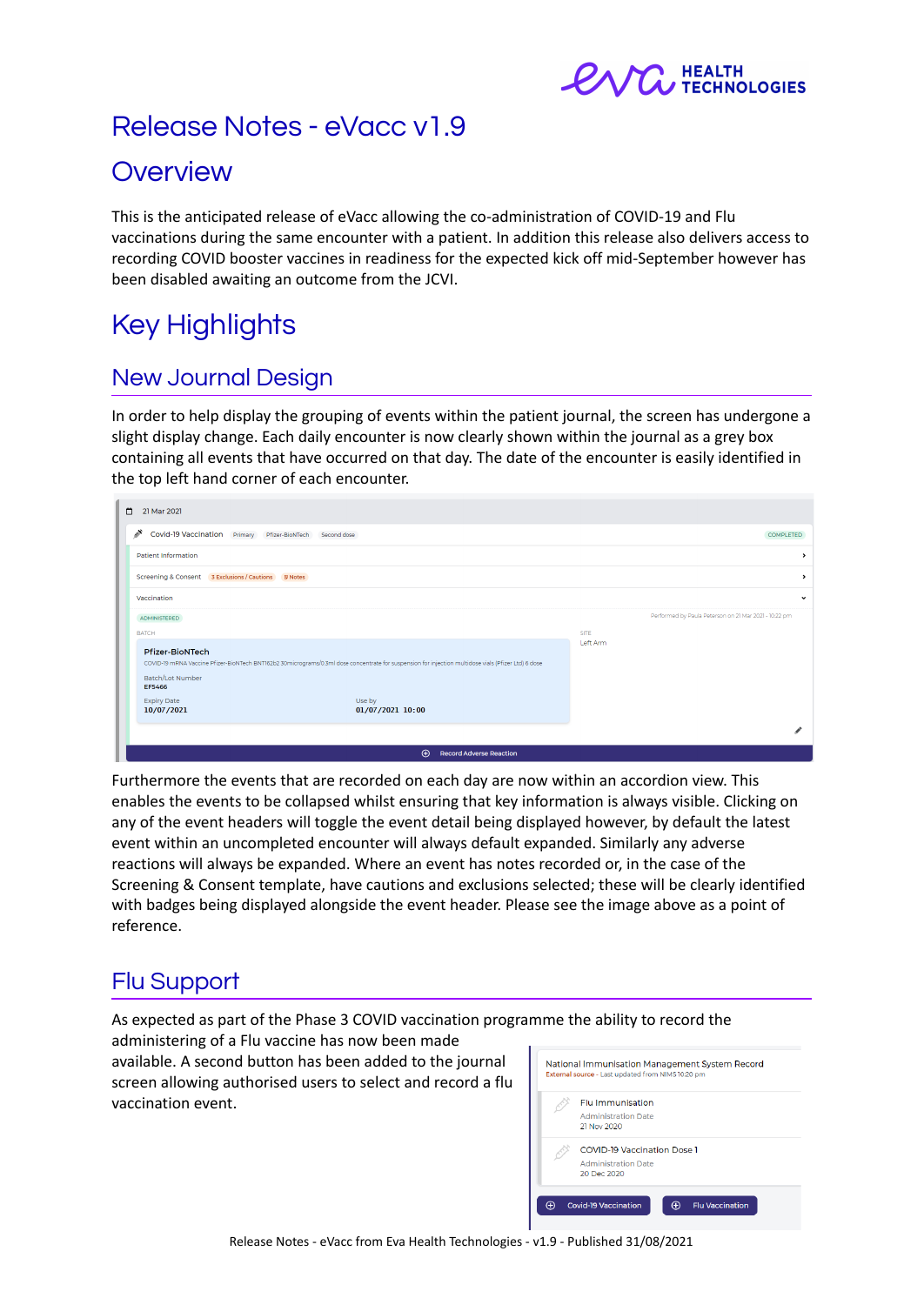

The flow of recording the vaccination is very similar to COVID however only mandates 2 stages; Screening and then Vaccination.

Selecting the "Flu Vaccination" button launches the Screening & Consent template. The user

interface will be familiar to users of the existing COVID-19 vaccination flow. Users are required to initially select the primary reason for reimbursement/eligibility before being allowed to continue with the rest of the template. In the event of a patient being aged 50 years or older, this will be defaulted to the "Over 50 years" value although can be changed to an alternate option if required.

Alike the COVID-19 template the clinician performing the screening assessment is then required to select the vaccine type. Vaccine

| Flu Vaccination                      |                                              |
|--------------------------------------|----------------------------------------------|
| <b>Screening &amp; Consent</b>       | Vaccination Administration<br>$\overline{2}$ |
| Screening date and time              |                                              |
| <b>Now</b><br>Past<br>۰<br>. .       |                                              |
| Patient Screened by                  |                                              |
| Evarista, Erin                       | $\checkmark$                                 |
| <b>Eligibility for Reimbursement</b> |                                              |
|                                      | $\checkmark$                                 |
| Cancel                               | <b>Save and Proceed</b><br>Save              |
|                                      |                                              |

suitability warnings, based upon Public Health England and the Joint Vaccination Committee on Vaccination and Immunisation (JCVI) guidance are presented should the selected vaccine not be recommended for a particular age range.

| <b>Clinical Screening</b>                                                                                                                                    |     |              |
|--------------------------------------------------------------------------------------------------------------------------------------------------------------|-----|--------------|
| Select all that apply to the patient:                                                                                                                        |     |              |
| <b>Exclusions</b>                                                                                                                                            |     |              |
| Is the individual currently unwell with fever and/or systemic upset?                                                                                         |     |              |
| Has the individual had a confirmed anaphylactic reaction to a previous dose of the influenza<br>vaccine or to any component of the vaccine (other than egg)? |     |              |
| Cautions                                                                                                                                                     |     |              |
| Does the individual have an egg allergy?                                                                                                                     |     |              |
| Does the individual have a bleeding disorder, receive medication / treatment to reduce<br>bleeding or are they on anticoagulation therapy?                   |     |              |
| Has the individual ever had an unexplained anaphylaxis reaction?                                                                                             |     |              |
| Is the individual currently experiencing flu symptoms?                                                                                                       |     |              |
| Has the individual used antiviral agents in the last 48 hours?                                                                                               |     |              |
| Is the individual suitable to receive a vaccine<br>today?                                                                                                    | Yes | <b>No</b>    |
| Protocol                                                                                                                                                     |     |              |
| Protocol under which the vaccination is given                                                                                                                |     |              |
| <b>Patient Group Directions</b>                                                                                                                              |     | $\checkmark$ |
|                                                                                                                                                              |     |              |

The Clinical Screening questions are then to be completed, followed by the consent model which is common to that used for COVID-19. The additional information field can then be used for recording further optional detail such as names of the individual who provided consent where this was not the patient.

Clicking on "Save and Proceed" will take the user to the vaccination template. Again, the format and terminology used with the user interface will be familiar to anyone who has previously used the eVacc COVID-19 module. The user is able to

select the batch associated with the vaccine followed by the site of the injection. Where a vaccine is licenced for more than one route additional buttons will be displayed allowing the user to select the required value i.e. subcutaneous or intramuscular.

Please note that there is currently no functionality provided to support the recording of an Adverse Reaction caused by a Flu vaccination - but this is planned for the near future.

| Flu Vaccination                             |                                                                                                    |                            |
|---------------------------------------------|----------------------------------------------------------------------------------------------------|----------------------------|
| <b>Screening &amp; Consent</b>              | $\overline{2}$                                                                                     | Vaccination Administration |
| Vaccination date and time                   |                                                                                                    |                            |
| O Now O Past                                |                                                                                                    |                            |
| Vaccinated by                               |                                                                                                    |                            |
| Evarista, Erin                              |                                                                                                    |                            |
| <b>Vaccine Selection</b>                    |                                                                                                    |                            |
| <b>Select Batch</b>                         |                                                                                                    |                            |
| Segirus - F8243752 - expires on 30/11/2021  |                                                                                                    |                            |
|                                             |                                                                                                    |                            |
| <b>Segirus</b>                              |                                                                                                    |                            |
| filled disposable injection                 | Flucelvax Tetra vaccine suspension for injection 0.5ml pre-filled syringes (Segirus UK Ltd) 1 pre- |                            |
| Batch/Lot Number<br>F8243752                |                                                                                                    |                            |
| <b>Expiry Date</b><br>30/11/2021            |                                                                                                    |                            |
| Vaccine Delivery                            |                                                                                                    |                            |
|                                             |                                                                                                    |                            |
| <b>Injection Site</b><br>Left Arm           | <b>Right Arm</b>                                                                                   | Other                      |
| Was the vaccination successfully completed? | ⊽<br>Yes                                                                                           | No                         |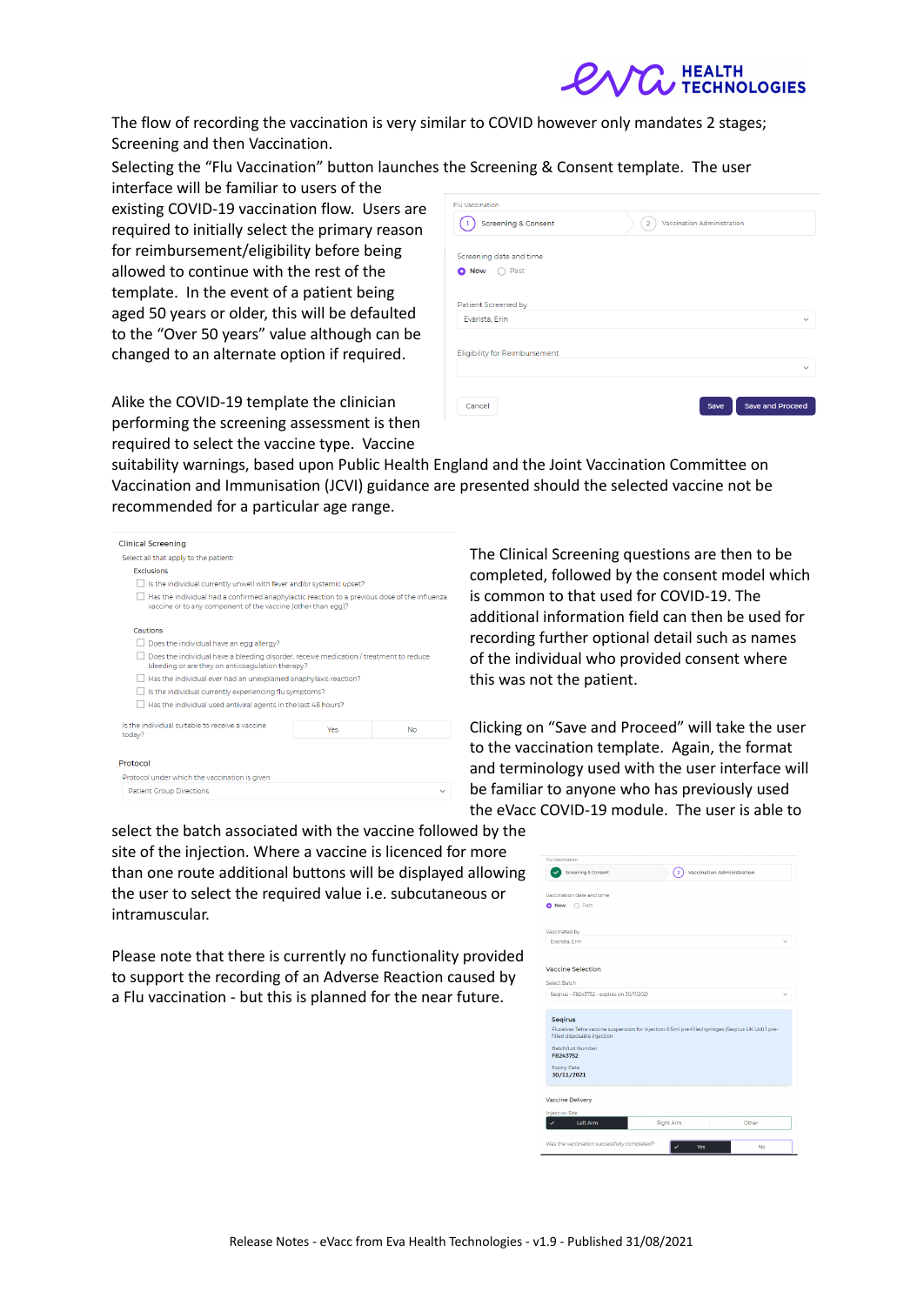

### Booster - Ready and Waiting

| Covid-19 Vaccination                                                           |                                                                                      |                                                                        |
|--------------------------------------------------------------------------------|--------------------------------------------------------------------------------------|------------------------------------------------------------------------|
| <b>Patient Information</b><br><b>Screening &amp; Consent</b><br>$\overline{2}$ | Vaccination<br>$\overline{3}$<br>Administration                                      | In readiness for delivering COVID<br>boosters the application has been |
| Screening date and time                                                        | uplifted. This feature has been<br>disabled awaiting an outcome of<br>JCVI guidance. |                                                                        |
| Past<br><b>Now</b>                                                             |                                                                                      |                                                                        |
| Patient Screened by                                                            |                                                                                      |                                                                        |
| Peterson, Paula                                                                |                                                                                      |                                                                        |
|                                                                                |                                                                                      | As part of the Patient Information                                     |
| Reimbursement Information                                                      |                                                                                      | collection the user can now select                                     |
| Care Setting Type                                                              |                                                                                      | whether they wish to administer a                                      |
| Onsite                                                                         |                                                                                      | Primary or Booster course. On                                          |
|                                                                                |                                                                                      | selecting Primary the user will                                        |
| Vaccine                                                                        |                                                                                      | then be required to select                                             |
| Course the patient is due for:                                                 | <b>Booster</b><br>Primary<br>$\checkmark$                                            | whether this is the first or second<br>vaccination.                    |

This information is then recorded and collated into the twice daily submissions that are submitted to the Data Processing Services (DPS) and then resultant GP Primary Care System.

# Other Changes

### **Backend**

#### [EF-2115] Code version within structured audit

A change has been made to the deployment activities of the application in order to ensure that the version of the application is recorded as part of the audit trails metadata.

#### [EF-2109] Sort out flu DPS claims (timing, switching, etc)

At the request of NHS Digital the DPS submission time for the Flu extract has been amended to match their requested schedule (17:45 & 22:15)

#### [EF-2107] Flu BSA claim seem to not be consistent

An issue was observed where an historic application stack was trying to process new claims. This was resolved by decommissioning the historic application stack; however a lessons learnt activity was also performed to ensure that this type of issue would not be seen again.

### General Display

#### [EF-2120] iPad Display Issue - Accordion View

When expanding the event views using an ipad, there was a tendency for any encounters that occurred later to be overlaid. This causes the information to become hard to read and distinguish which encounter the event is related to. This has been corrected within this release.